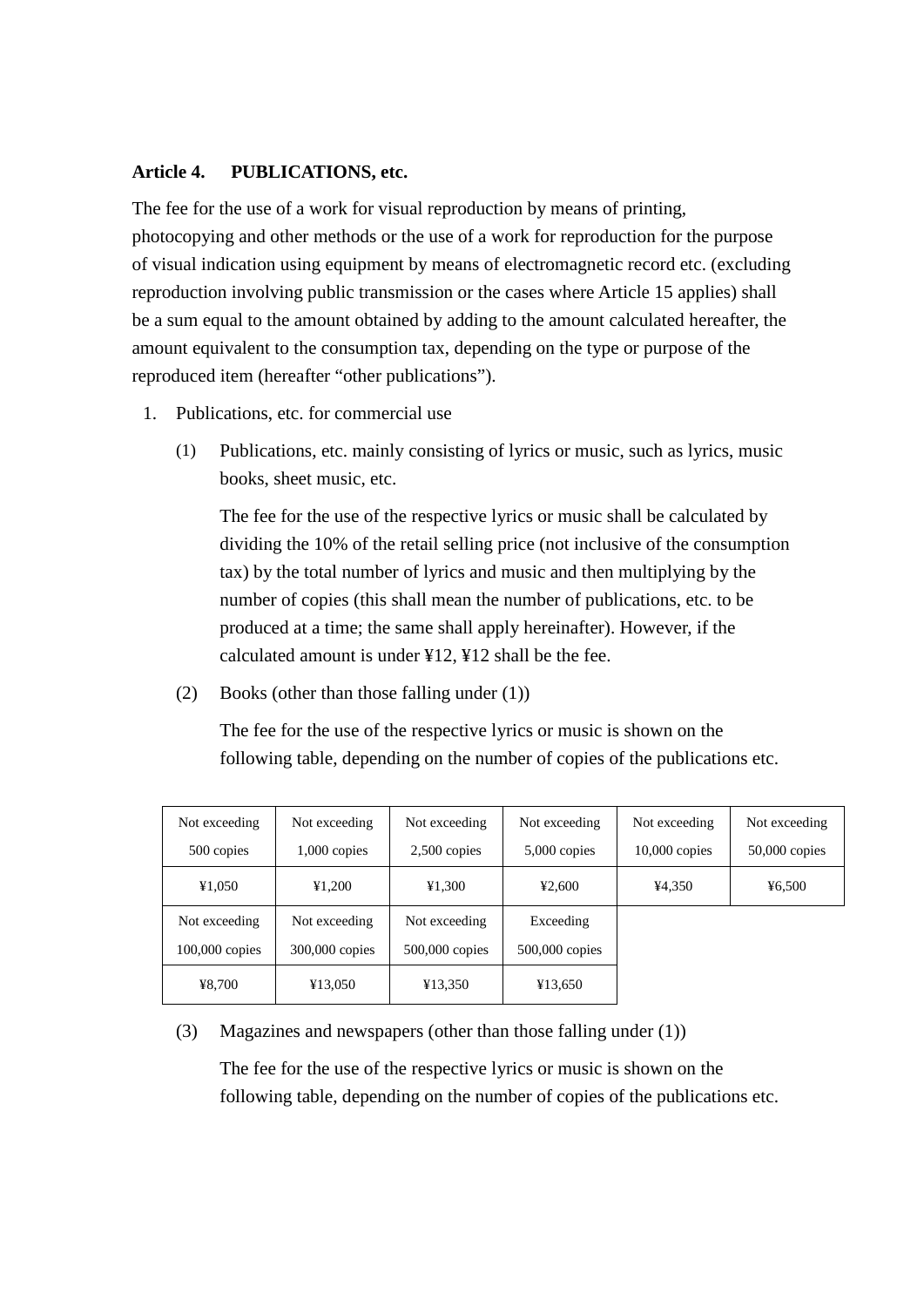| Not exceeding  | Not exceeding    | Not exceeding    | Not exceeding    | Not exceeding    | Not exceeding  |
|----------------|------------------|------------------|------------------|------------------|----------------|
| $2,500$ copies | $5,000$ copies   | $10,000$ copies  | $50,000$ copies  | $100,000$ copies | 300,000 copies |
| ¥4,550         | 45,100           | ¥5,550           | ¥11,100          | ¥14,800          | ¥18,500        |
| Not exceeding  | Not exceeding    | Not exceeding    | Not exceeding    | Exceeding        |                |
| 500,000 copies | 1,000,000 copies | 3,000,000 copies | 5,000,000 copies | 5,000,000 copies |                |
| ¥27,750        | ¥37,050          | ¥55,550          | ¥56,800          | ¥58,100          |                |

## (4) Other articles, etc.

The fee for lyrics or music on the articles other than (1) through (3) above (including presentation boxes and labels), such as tea-cups, shop-curtains, clothing and toys, is shown on the following table, depending on the number of copies of the publications etc.

| Not exceeding    | Not exceeding  | Not exceeding    | Not exceeding  | Not exceeding   | Not exceeding   |
|------------------|----------------|------------------|----------------|-----------------|-----------------|
| 100 copies       | $1,000$ copies | $2,500$ copies   | $5,000$ copies | $10,000$ copies | $50,000$ copies |
| ¥1,900           | 42,150         | 42,350           | ¥4,700         | ¥7,800          | ¥11,750         |
| Not exceeding    | Not exceeding  | Not exceeding    | Exceeding      |                 |                 |
| $100,000$ copies | 300,000 copies | $500,000$ copies | 500,000 copies |                 |                 |
| ¥15,650          | ¥23,500        | 424,050          | ¥24,600        |                 |                 |

## 2. Other publications, etc.

The fee for the use of the respective lyrics or music of publications, etc. other than those mentioned in 1. above is shown on the following table, depending on the number of copies of the publications etc.

| Not exceeding    | Not exceeding  | Not exceeding  | Not exceeding  | Not exceeding   | Not exceeding   |
|------------------|----------------|----------------|----------------|-----------------|-----------------|
| 100 copies       | $1,000$ copies | $2,500$ copies | $5,000$ copies | $10,000$ copies | $50,000$ copies |
| ¥1,600           | ¥1,800         | ¥1.950         | ¥3,900         | ¥6,500          | ¥9,800          |
| Not exceeding    | Not exceeding  | Exceeding      | Exceeding      |                 |                 |
| $100,000$ copies | 300,000 copies | 500,000 copies | 500,000 copies |                 |                 |
| ¥13,050          | ¥19,600        | ¥20,050        | ¥20,500        |                 |                 |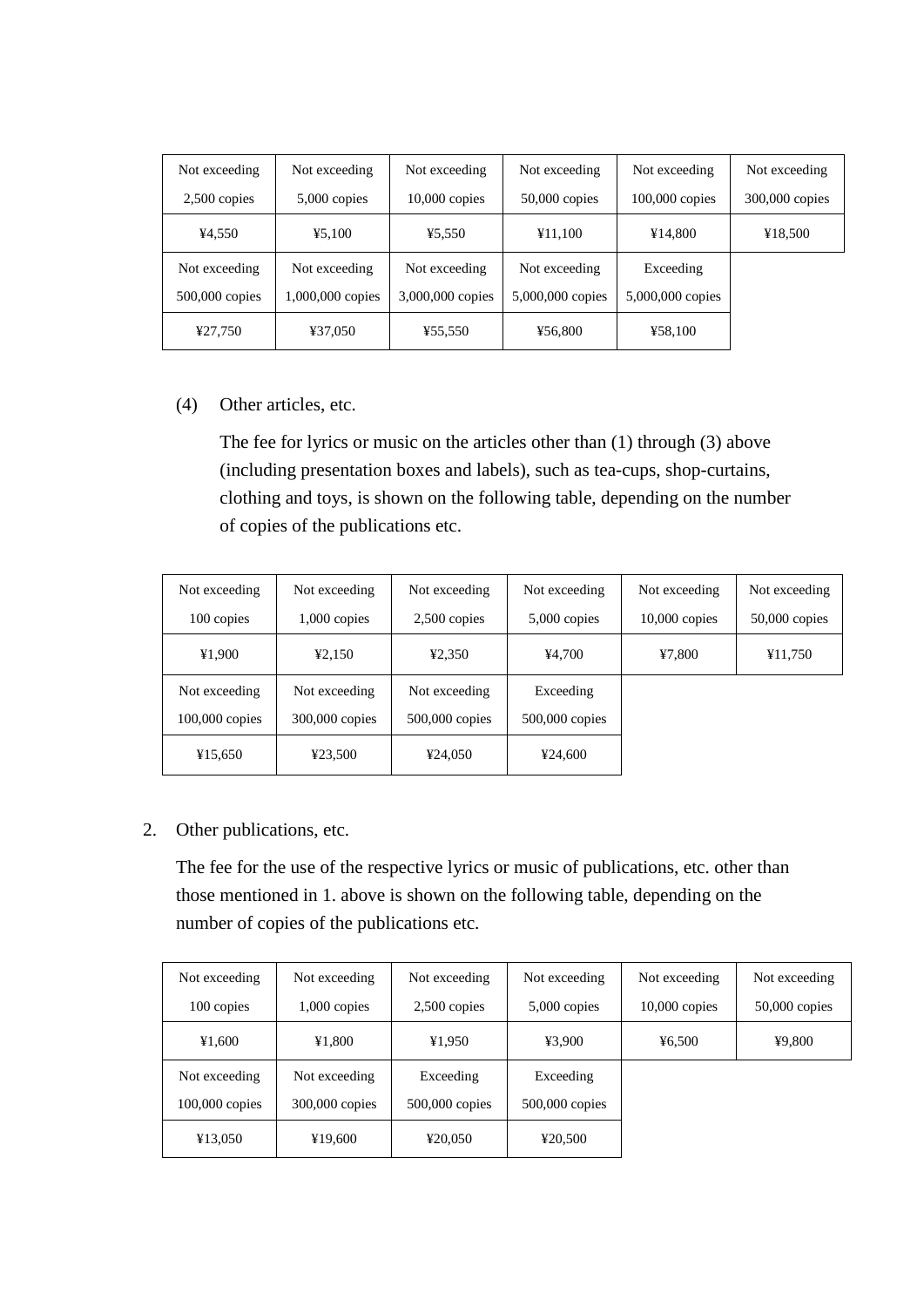The fee for lyrics and music on the publications, etc. designated for display or posting to the public, or for presentation by electromagnetic means, shall be as follows, respectively.

- (a) Original works of calligraphy works, art works, craft works, etc. ¥3,000 per copy
- (b) Works to be installed permanently, such as monument ¥25,000 per copy
- (c) Publications, etc. other than (a) and (b) ¥7,500 regardless of number of copies